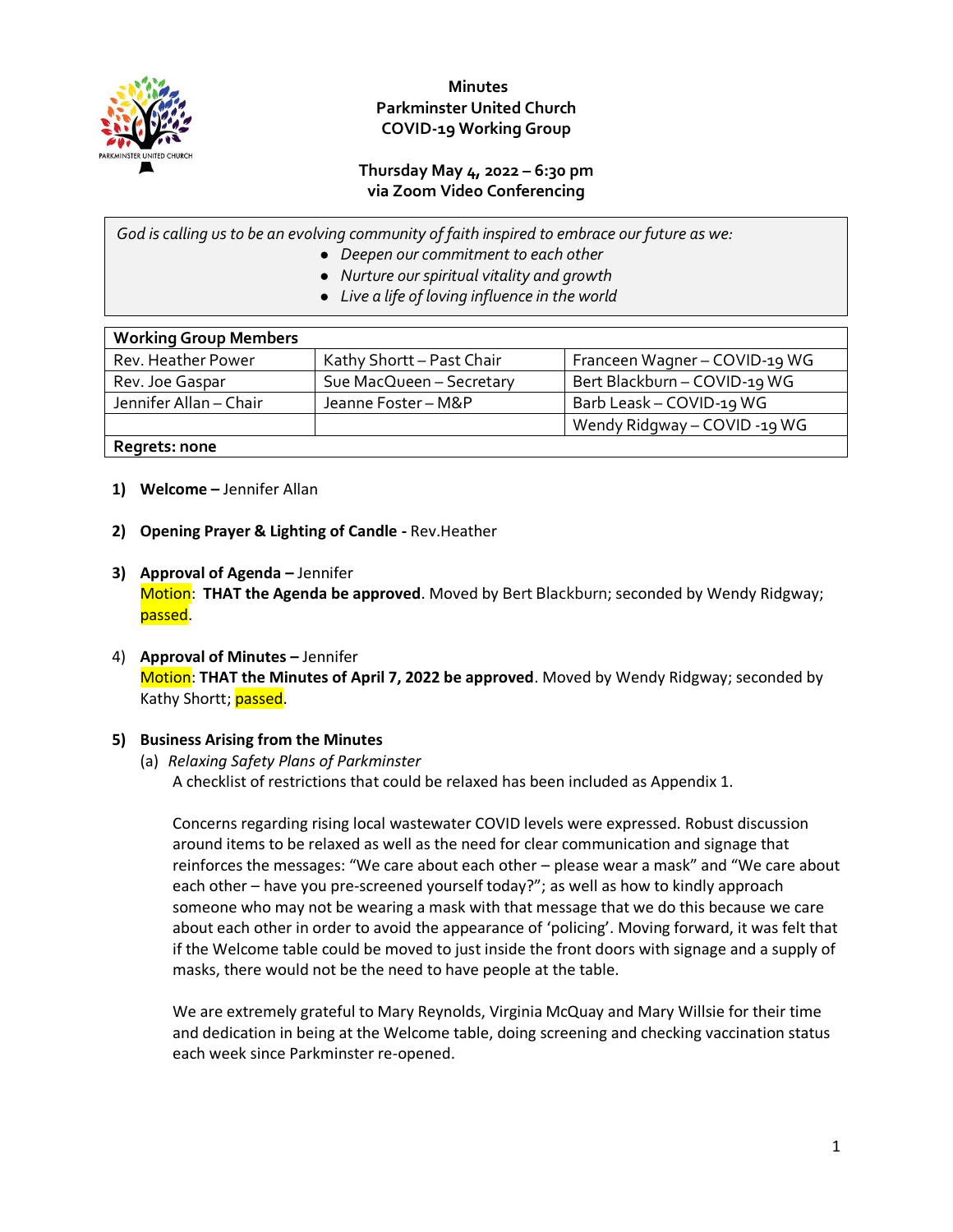

**Minutes Parkminster United Church COVID-19 Working Group**

Motion: **THAT the COVID-19 WG recommend to Council that our Worship Safety Plan be changed to allow for:**

- **i. Entry without documentation of double vaccination;**
- **ii. Entry without formal pre-screening (personal pre-screening still encouraged); and**
- **iii. Passing of the Peace - handsfree**

Moved by Jeanne Foster; seconded by Franceen Wagner; passed.

Action Item: Jennifer to work with Kathy Shortt updating the safety plans and then to introduce them to Council for approval.

Action Item: Jennifer to follow up with Melanie regarding signage for Welcome Table

Action Item: Jennifer to follow up with Mary Reynolds re volunteers/greeters/usher duties and the possibility of restarting coffee/juice time outdoors.

Action Item: Jennifer to add our appreciation for Ginny, Mary and Mary to her message to the congregation or What's Up

#### **6) New Business:**

(a) Food Trucks: Discussion regarding the use of church washrooms during Food Trucks – picnic tables are now out and there may be more need for washrooms if people are staying and eating on site.

Motion: **THAT Food Truck Patrons be encouraged to wear masks when using washrooms, but this will not be mandatory; volunteers will limit the number of people entering the church building at one time.** Moved by Jeanne Foster; seconded by Kathy Shortt; passed

(b) TCOW Event: Discussion regarding whether or not the TCOW group could use the gym for their potluck event if weather is poor.

Motion: **THAT the TCOW group be allowed to use the gym for their potluck event in case of inclement weather.** Moved by Kathy Shortt: seconded by Bert Blackburn; passed

Further discussion emphasized the importance of future requests being treated similarly for consistency.

(c) Future COVID-19 WG meetings: Decided that the amount of discussion and decision making would be unwieldy to pass onto Council at this time. The WG will continue in June, take July and August off, and then resume late August/early September in order to provide guidance for worship safety for the fall.

#### **7) Any Other Business: none**

- **8) Closing Prayer - Rev. Joe**
- 9) **Next Meeting:** Wed June 1st 6:30 pm Since Sue is unsure whether she will be available on this date, Wendy has graciously volunteered to take minutes. (Thanks Wendy!)